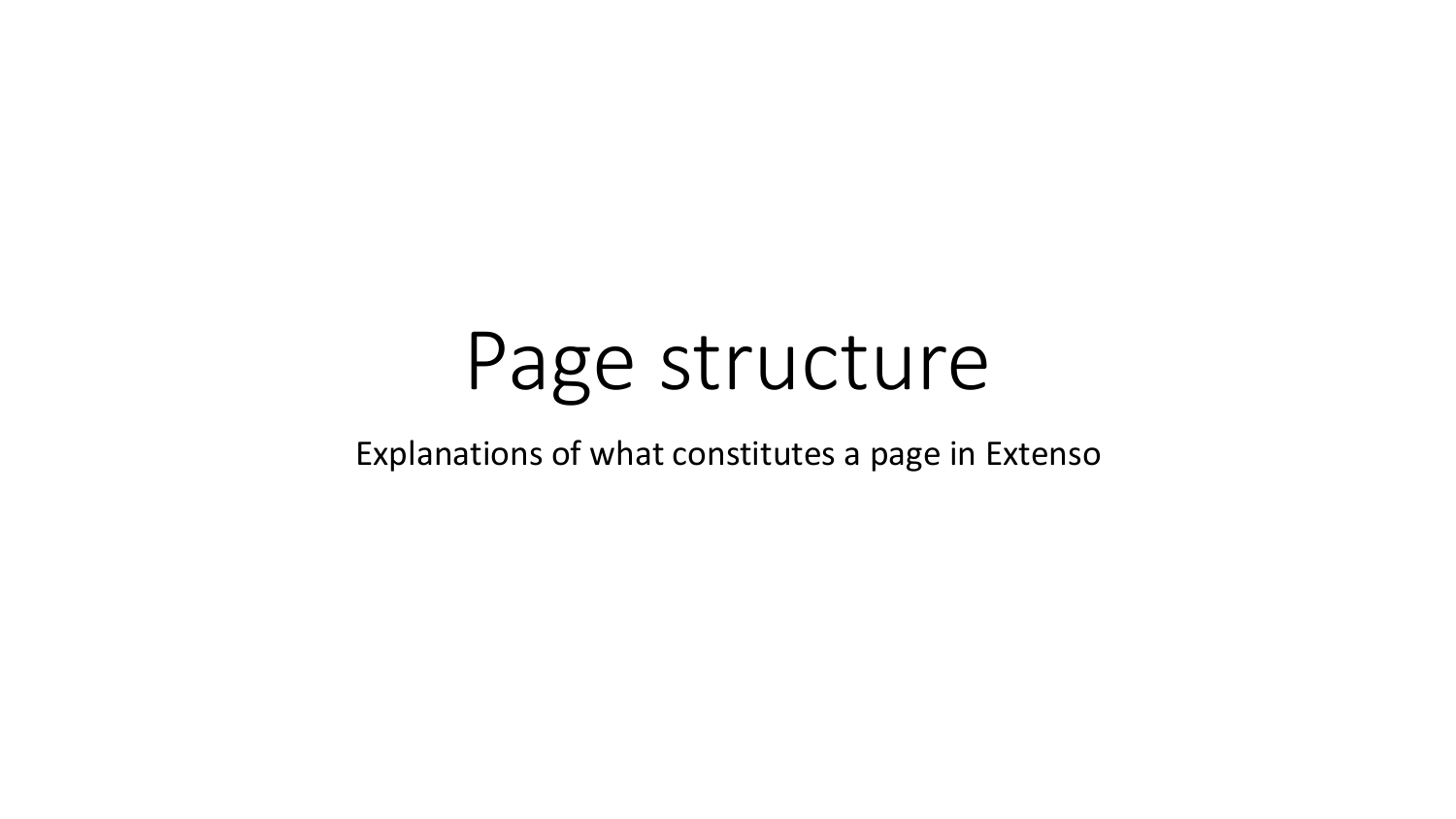## Components of a page.



**Template =** responsible for fetching the master template grid and generating the page grid.

#### **Master template** = Is a page type.

Typically used to display the site header and footer or any other element that will be visible on all pages using this master template.

**Grid** = The grid is the content added to the page. It is the design of the page.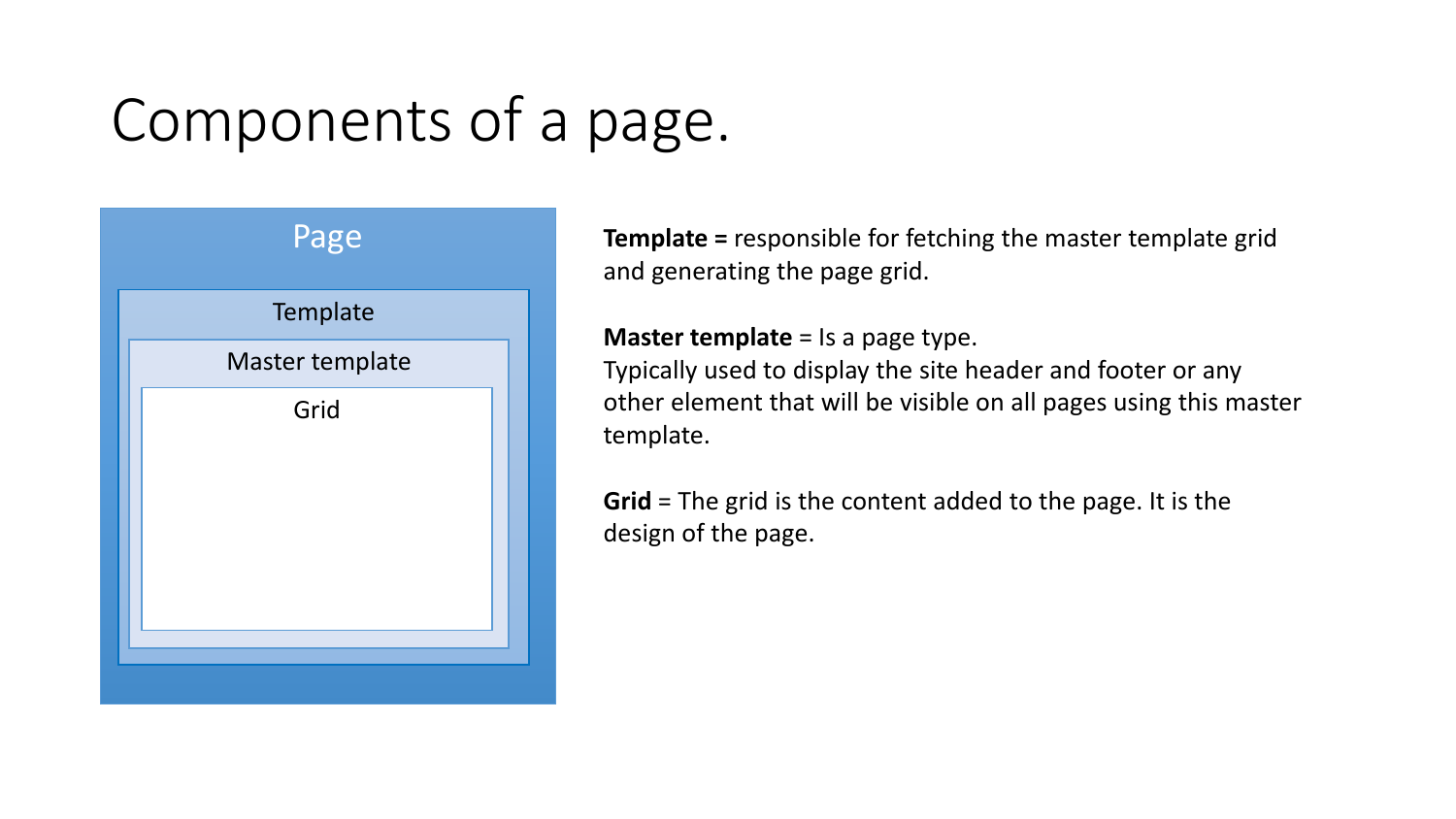### Page: The template

#### **Its main task;**

- Fetch the master template grid
- Generate the grid of the page created by the customer.
- Contains the basic structure of the page. <head> <br/>body>...

#### **Information;**

- Usually always Sed\_site\_base\_from\_master unless exceptions.
- In the <head>, there is an include which takes care of generating anything related to metadata.
- Do not modify directly. It is part of the sed site module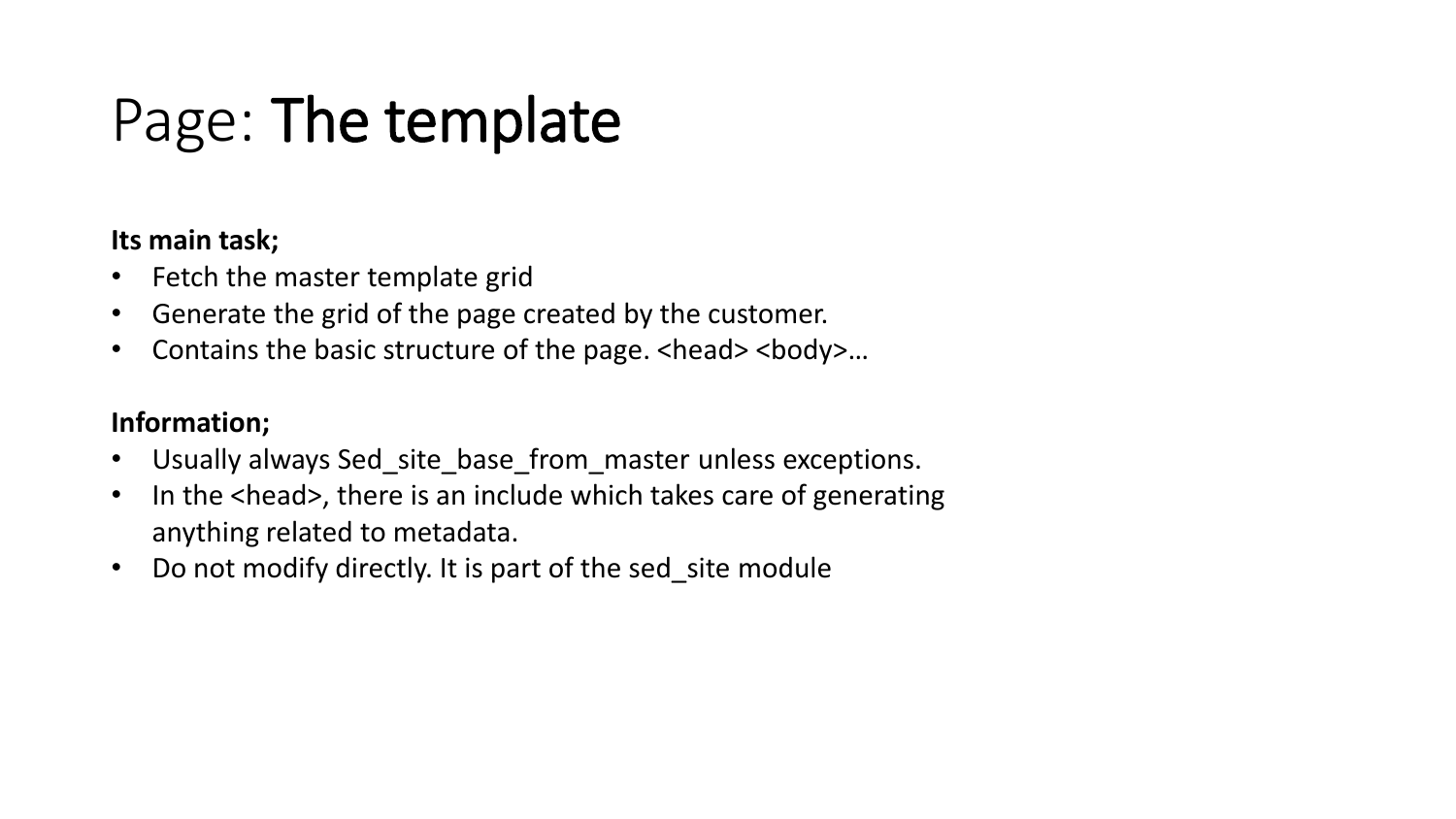### Page: The master template

#### **Page type : master page**

• They are created like regular pages except for the Template which is sed\_site\_master

#### **Its main task;**

- Usually used to display the site header and footer.
- Must contain the grid widget to allow editing.

#### **Information;**

- We often create a master page for some pages types.
- Example, the news. So the news master page will contain all the widgets needed to display a news. All news with this master template will have the same display.

Don't forget to install the GRID widget

*If it is not installed in the master page, the customer will not be able to install any components in his page.*

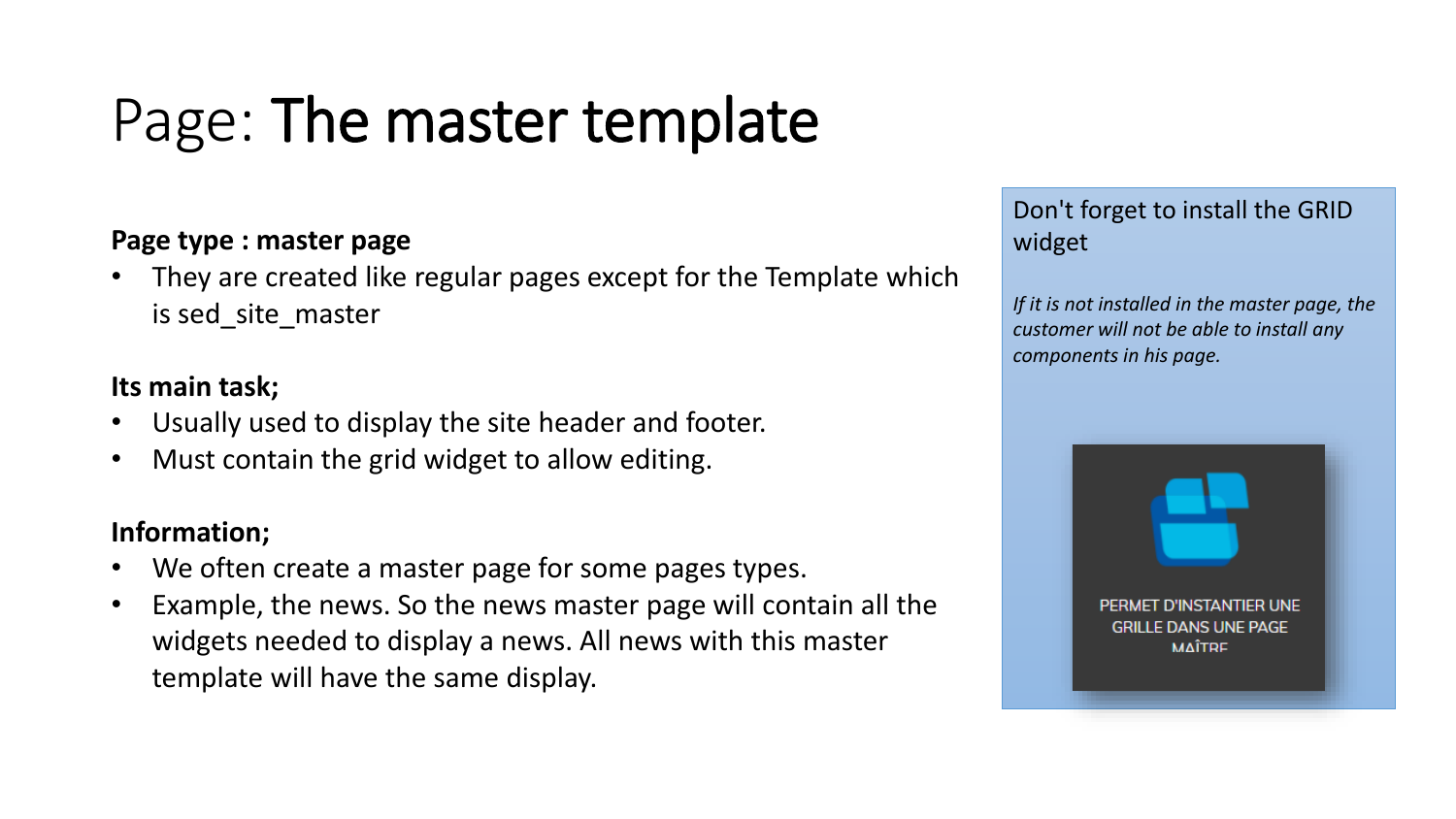### Exercise 1 - Creating a master page

#### **Step 1**

- Add a master page
- Add a text widget and enter MY TEMPLATE

#### **2nd step**

- Create a new page (site page).
- During creation, in Master template select the master page that you have just created.
- Activate grid editing. Nothing will be displayed if you haven't installed the grid widget.
- Edit the master template and install the Grid widget.
- Go back to your new generate page again.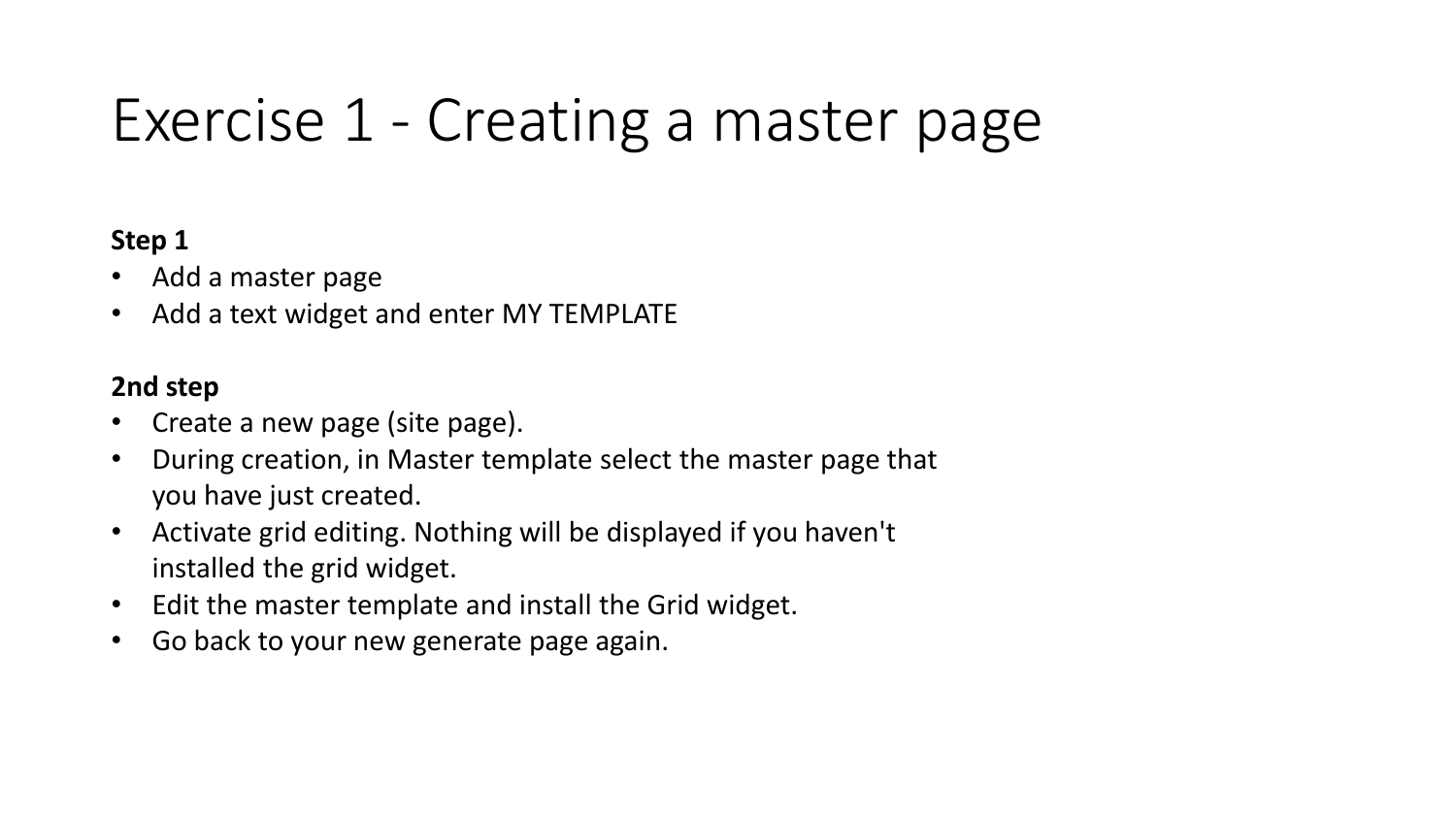### Page: Why create my own template

- I want to use CSS or JS libraries which are not installed in Extenso and I have to modify the <head>
- I want to add code in the head or the body that is not related to google analytics or simple JS overlay (available in the / Client / Parameters / SEO table).
- I want to modify the code of the include header for the metas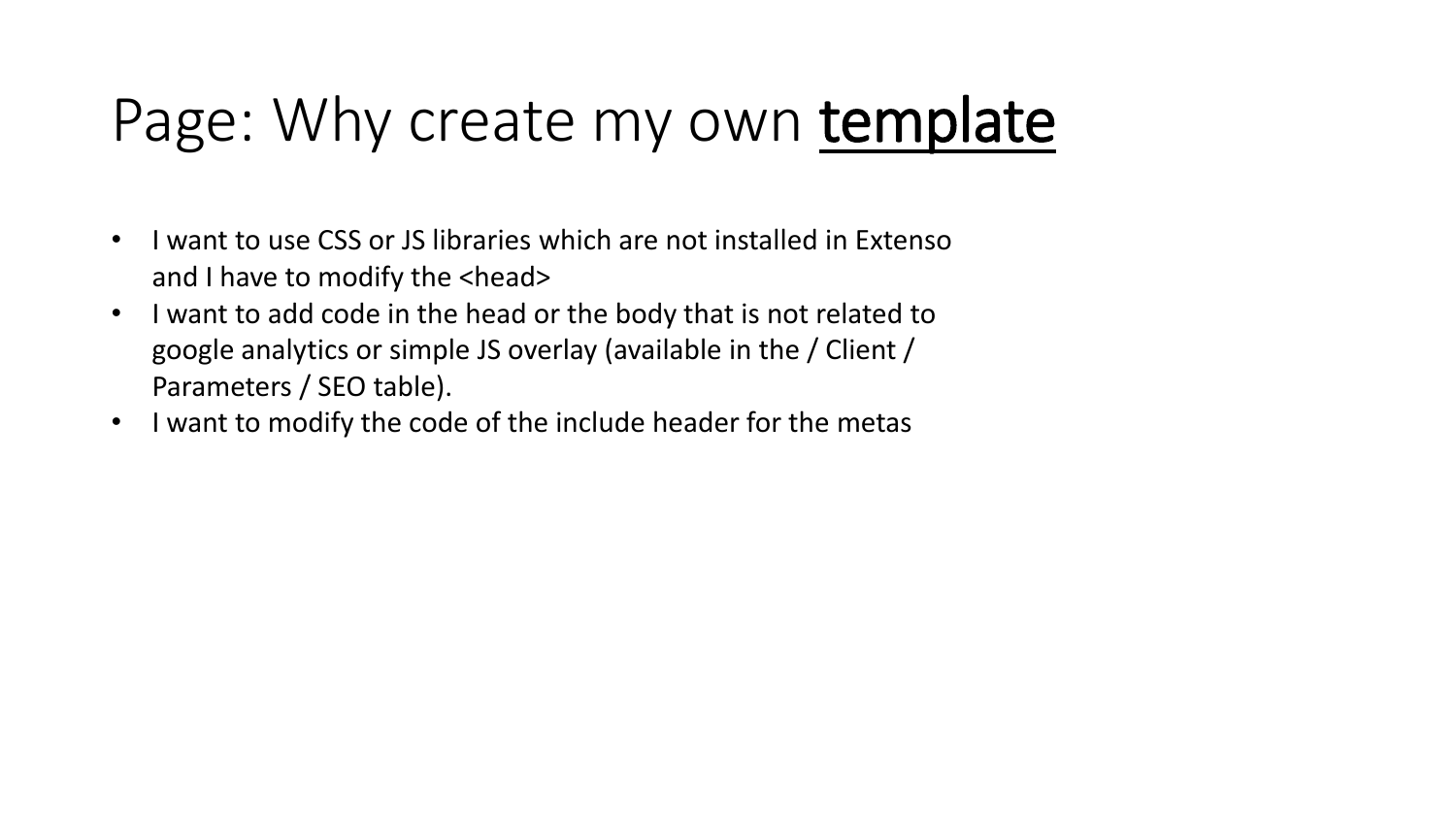### Exercise 2 - Duplicate the template

#### **Step 1**

- In Extenso / Dev Site / Site template
- Duplicate UID 4 sed site base from master
- Edit the entry:
	- Template code
	- Template name
	- Remove the module in the Associated module field
	- and the path of the file /site/template/my-template.sn

### **2nd step**

- Go to the IDE and open the new Template.
- Add a comment in the head  $/$  \* TEST MY COMMENT  $*$  /
- Change your page template and post again.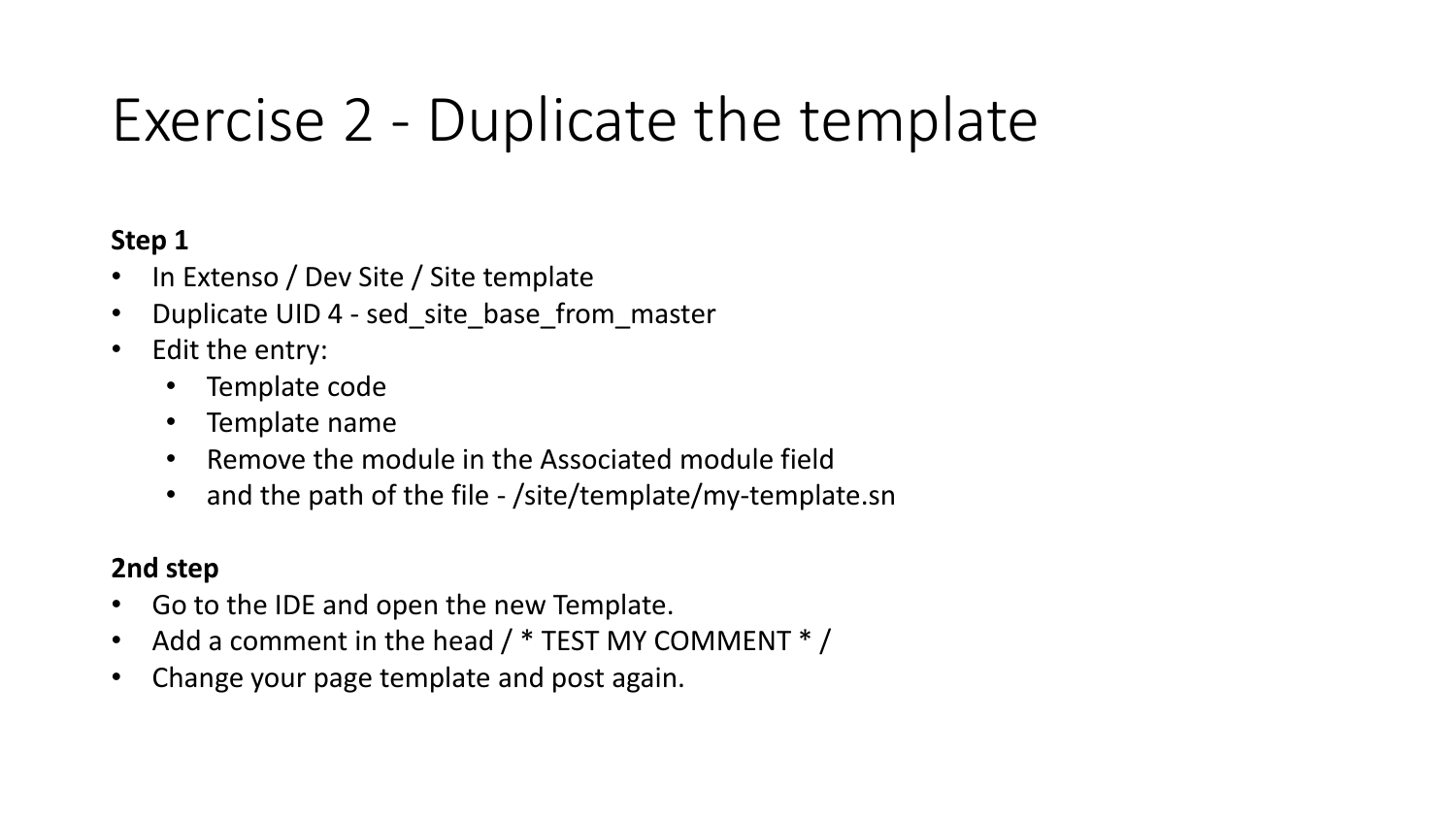# Base styles

Explanation of what to do to configure the basic styles in Extenso.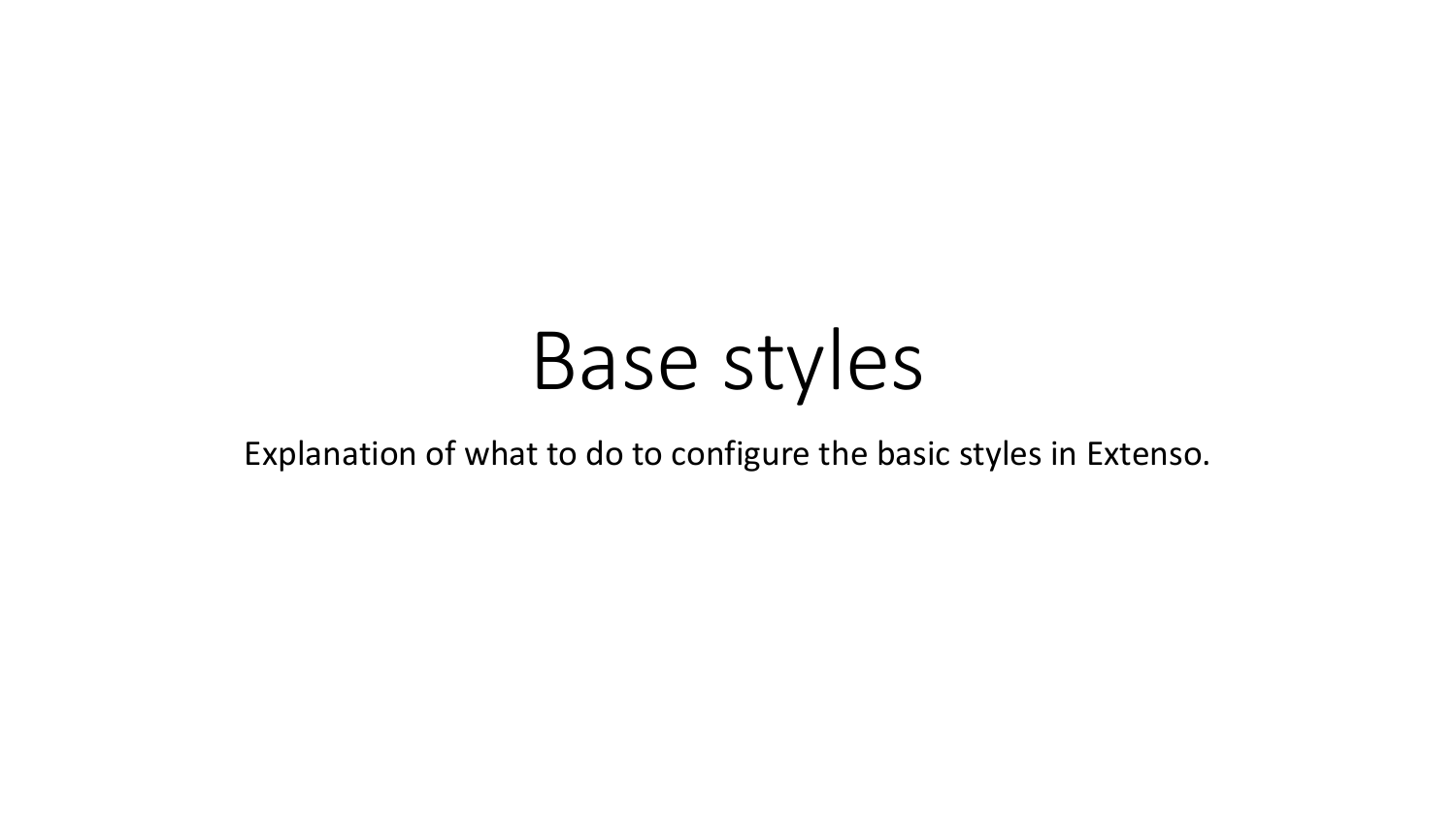### Prepare the base style for the site

**The style allows you to control basic elements like fonts, button colors and a Custom CSS field.**

The style used is selected in the "Site parameters" table. CLIENT / Settings /

To customize your theme, you can go to CLIENT / DESIGN / customize your theme

You will be able to choose the font for all content levels in the **Text tab**. In the **Button tab**, you can customize the default and action button. In the **Custom CSS tab** you can create CSS that will be published in the styles.css resource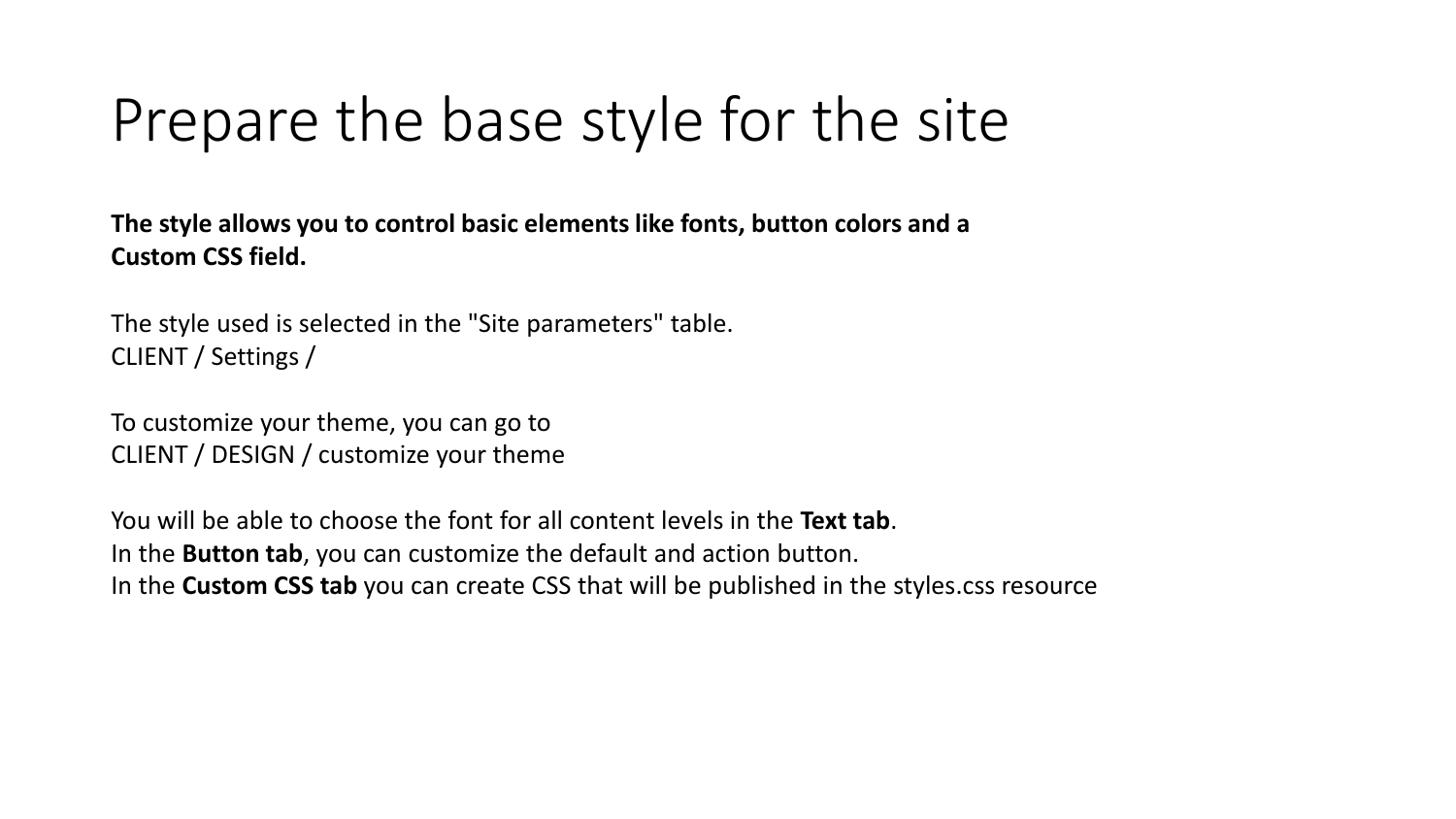### Add new font in Extenso

**Adding new fonts is done from google font. https://fonts.google.com/**

The addition must be done in CLIENT / Design / Police.

Here is the information to take from Google and put in Extenso.

#### **Value :**

*'Roboto', sans-serif*

**Code import :** *@import url('https://fonts.googleapis.com/css2?family =Roboto:wght@100;300;400&display=swap');*

| C<br><b>△</b> fonts.google.com/specimen/Roboto?sidebar.open=true&selection.family=Roboto:wght@100;300;400 |        |       |         |          | ۰<br>☆<br>s                |                                  |                                                                                                                              |
|-----------------------------------------------------------------------------------------------------------|--------|-------|---------|----------|----------------------------|----------------------------------|------------------------------------------------------------------------------------------------------------------------------|
| Roboto                                                                                                    |        |       |         |          |                            | w<br>$\triangle$ Download family | Selected family<br>$\times$                                                                                                  |
| <b>Select styles</b>                                                                                      | Glyphs | About | License | Pairings |                            |                                  | <b>Embed</b><br>Review                                                                                                       |
| Type here to preview text<br>Almost before we knew it, we had left the ground.                            |        |       |         |          | Size: $30px$ $\rightarrow$ |                                  | To embed a font, copy the code into the<br><head> of your html<br/>@import<br/><math>&lt;</math>link<math>&gt;</math></head> |
| <b>Thin 100</b><br>Almost before we knew it, we had left the ground.                                      |        |       |         |          |                            | $-$ Remove this style            | <style></style>                                                                                                              |